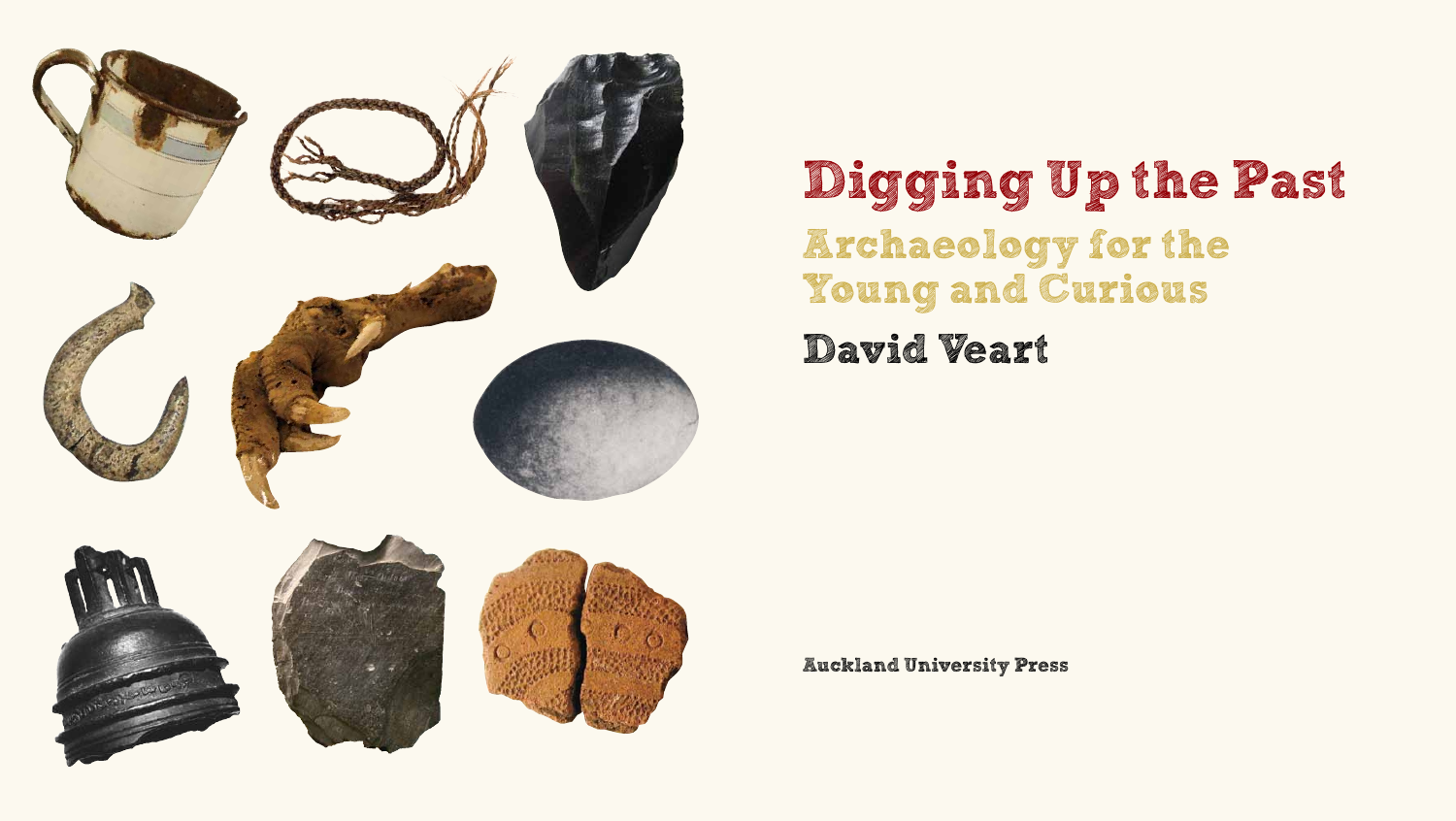



## **Contents**

Leave nothing but footprints 1 Voyaging nation 7 A new world of giant birds - and meat  $19$ When you sight a site 25 Dig! 27 New land, new gardens (same old veggies) 31 In it up to your elbows 37 Tales from tools 41 Pets, cloaks and four-legged fridges 45 Pā and learning how to see 49 Historical archaeology 60 Location, location, location 63 Where did all those trees go? 73 Chinese gold 77 Wandering Celts meet Occam's razor 34 Boeing, Boeing gone 87 Archaeology on ice 95 Moa under the mine base 102

Picture credits 104 Further reading 105 Thank you 106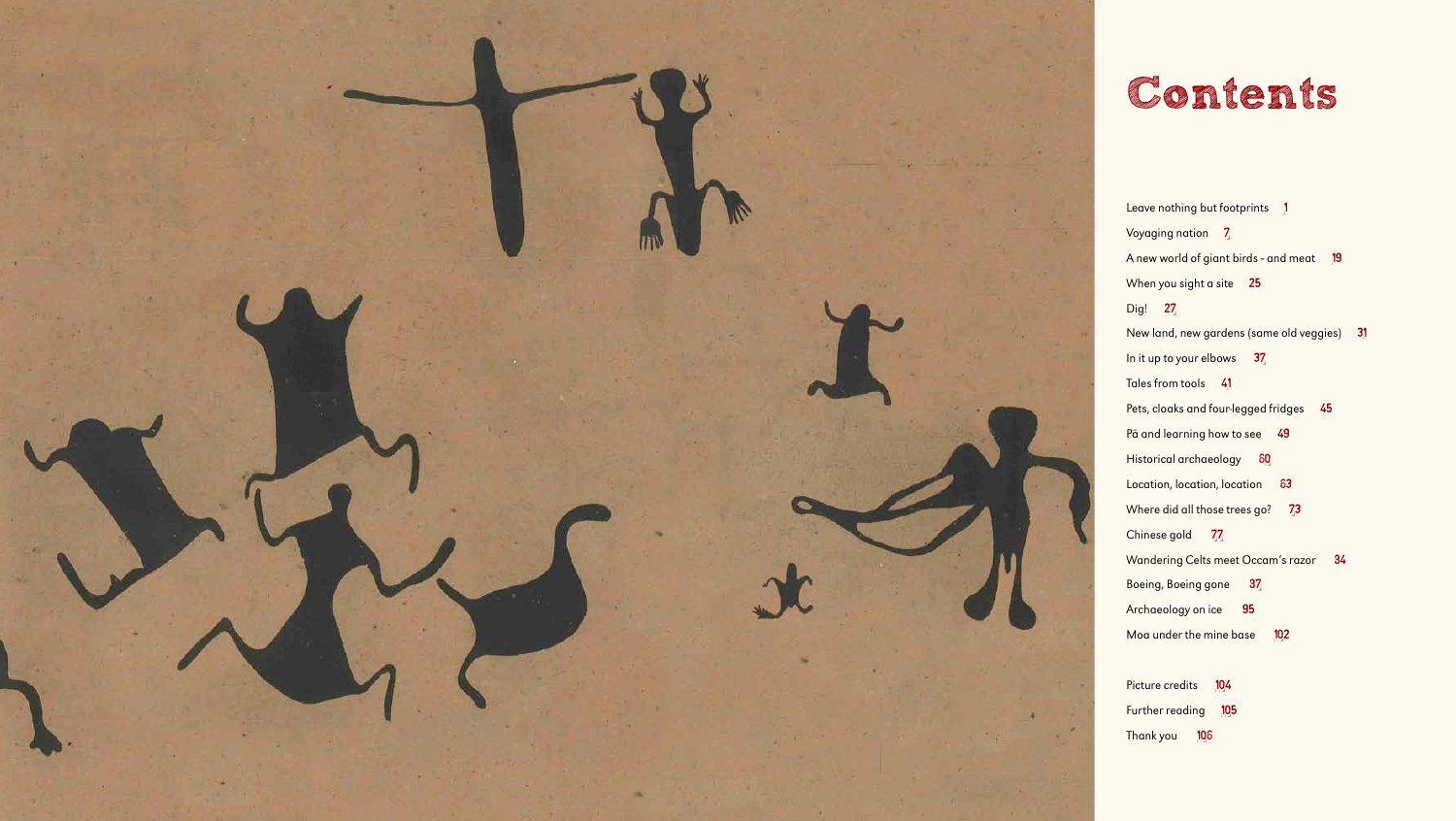During the late 1970s I worked in London as a volunteer on archaeological excavations. Everything on these sites was ordered and organised, rather like the ancient Roman world we were digging up. The trenches we made were ruler straight and the buckets, trowels, wheelbarrows and little brushes we used were lined up alongside the trench whenever we stopped for morning tea or lunch.

I enjoyed the work, and when I came home to Aotearoa/New Zealand I decided to study to become an archaeologist. One of the first things we did on that university course was visit an excavation being carried out on Motutapu in Auckland's Hauraki Gulf. After a short ferry ride and a walk along a beach, we arrived at the excavation site, now known as the Sunde site. It was like no archaeological dig I had seen. Instead of the razor-sharp, straight-sided trenches there was a series of long, wandering, intersecting holes in the ground. What was going on?

We took a look. The trench wasn't following a well-ordered Roman wall or some mathematical grid laid out on the landscape. Instead it followed the wanderings of human and dog footprints preserved in volcanic ash that had erupted from Rangitoto, the



island alongside Motutapu. The ash had been soft and wet when these people and their dogs had walked there about 600 years ago, but it was now rock hard and buried by ash from later in the eruption.

Archaeology is the study of people and their behaviour from looking at the things they have left behind. These things are often nothing more exciting than old rubbish, but occasionally archaeologists find things that can give us a feeling of closeness to the people from long ago. The footprints on Motutapu were like this. We have all walked along beaches leaving our own footprints, but usually the tide comes and washes them away. For the people on Motutapu, a walk across the soft, wet volcanic ash had been frozen in time, making it look as though they had walked, not centuries before in the shadow of a rumbling volcano, but minutes before we arrived at the site. It was totally different from anything I had seen before. This wasn't some far-off relic of a past empire. This was local and ours – a history created by people who had shared the same country as me. I was hooked.

There is a book I read when I was at school, written by L. P. Hartley, which begins with the wonderful

## **Leave nothing but footprints**

Early in the history of Aotearoa/New Zealand people lived here on Motutapu Island or Te Motutapu a Taikehu (the sacred island of Taikehu). Place names can be useful in filling in parts of the story that archaeology can't explain. We know that Motutapu was named soon after Māori came to Aotearoa, because Taikehu arrived on the *Tainui* canoe and tradition tells us that the island's name recalls both the ancestor and a place in Hawaiki, the ancestral homeland.